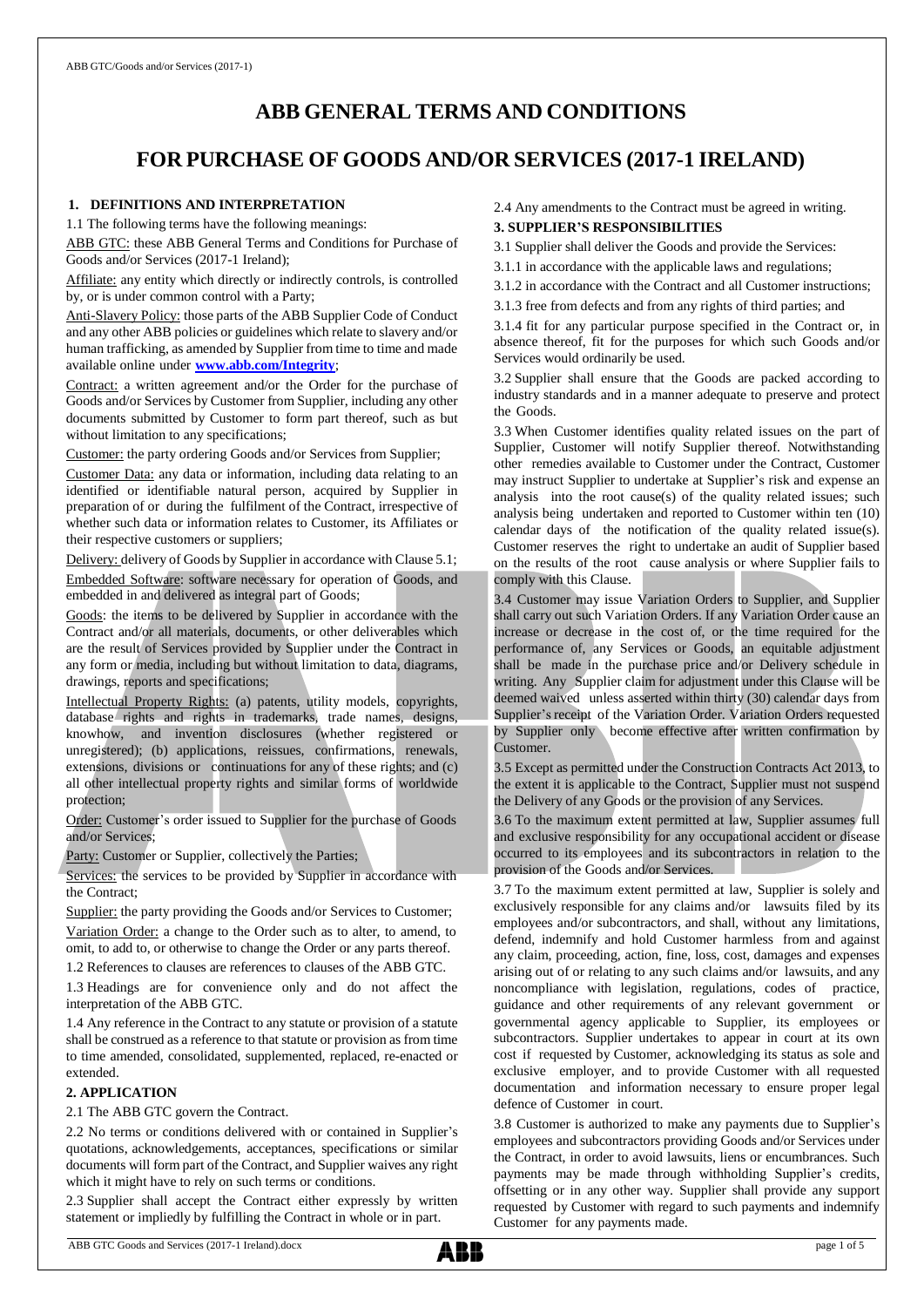### **4. PAYMENT, INVOICING**

4.1 In consideration of the Goods delivered and/or the Services provided by Supplier in accordance with the Contract, Customer shall pay to Supplier the purchase price stated in the Contract provided the invoice fulfils the requirements defined by Customer.

4.2 Supplier shall submit invoices in an auditable form, complying with applicable laws, generally accepted accounting principles and the specific Customer requirements, containing the following minimum information: Supplier name, address and reference person including contact details; invoice date; invoice number; Order number and Supplier number; address of Customer; quantity; specification of Goods and/or Services; price (total amount invoiced); currency; tax or VAT amount; tax or VAT number; Authorized Economic Operator and/or Approved Exporter Authorization number and/or other customs identification number, if applicable; payment terms as agreed.

4.3 Invoices must be sent to the billing address specified in the Contract.

4.4 Customer shall pay the invoice in accordance with the payment terms agreed in the Contract.

4.5 Customer will reimburse expenses only at cost and to the extent agreed in writing.

4.6 Services charged on the basis of hourly rates require written confirmation of Supplier's time sheets by Customer. Supplier shall submit such time sheets to Customer for confirmation as may be instructed by Customer but latest together with any related invoice. Confirmation of time sheets cannot be construed as acknowledgement of any claims. Customer is not obliged to pay invoices based on time sheets which are not confirmed by Customer in writing.

4.7 Customer reserves the right to set off or withhold payment for Goods and/or Services not provided in accordance with the Contract.

#### **5. DELIVERY, PERFORMANCE OF SERVICES**

5.1 Unless agreed otherwise in the Contract, the Goods shall be delivered in accordance with INCOTERMS 2010 FCA, to the place defined in the Contract or, if no such place has been defined, to Customer's place of business.

5.2 Supplier shall work safely at all times. If in Supplier's opinion it is not safe to commence or continue working, Supplier shall immediately notify Customer's project manager. Supplier shall comply with all applicable health, safety and environmental legislation and any associated guidance booklets and hereby acknowledges receipt of and confirms it shall comply with the ABB Construction Site Quality, Heath, Safety & Environmental Requirements and PPE Policy Technical Documentation.

5.3 The Servicesshall be provided at the place specified in the Contract or, if no such place has been specified, atCustomer's place of business.

5.4 Supplier shall provide no later than at the time of acceptance of Contract the following minimum information: number of packages and contents, the customs tariff numbers of the country of consignment, and the countries of origin for all Goods. For controlled Goods, the relevant national export control numbers must be indicated and, if the Goods and/or Services are subject to U.S. export regulations, the U.S. Export Control Classification Numbers (ECCN) or classification numbers of the International Traffic in Arms Regulations (ITAR) must be specified. Proofs of preferential origin as well as conformity declarations and marks of the country of consignment or destination are to be submitted without being requested; certificates of origin upon request. Supplier shall state the Order number on all invoices (in particular but not limited to commercial, pro forma or customs invoices).

5.5 The Goods shall be delivered, and Services shall be provided during Customer's business hours unless otherwise requested by Customer.

5.6 Upon Delivery, Supplier (or its appointed carrier) shall provide Customer a delivery note and any other required export and import documents not mentioned in Clause 5.4. If Customer has approved partial delivery, such delivery note shall also include the outstanding balance.

5.7 Ownership of the Goods passes to Customer at Delivery. To the extent that the Goods contain Embedded Software, ownership of such Embedded Software will not passto Customer, but Suppliershall grant,  $or - as applicable - shall prove the third party owner grants,$ Customer and all users a worldwide, irrevocable, perpetual, transferable, non-exclusive, royalty-free right to use the Embedded Software as integral part of such Goods and/or for servicing either of them.

### **6. ACCEPTANCE**

6.1 Delivery of Goods or provision of Services may not be deemed to be acceptance of such Goods or Services by Customer. Customer shall have reasonable time to inspect or test the Goods and/or Services and to report any defects to Supplier. If a defect in the Goods and/or Services was not reasonably detectable during the inspection, Customer shall have reasonable time to provide notice of such defect after it has become apparent and/or to reject the Goods and/or Services.

6.2 The Parties may agree on a certain acceptance procedure, in which case acceptance will be subject to Customer's written acceptance statement. Supplier shall inform Customer in writing within a reasonable time period in advance when the Goods and/or Services are ready for acceptance.

6.3 Customer may enforce any remedy available to it under the terms of the Contract for any rejected Goods or Services.

### **7. DELAY**

If the Delivery of Goods or the provision of Services does not comply with the agreed date(s), Customer may:

7.1 terminate the Contract in whole or in part;

7.2 refuse any subsequent delivery of the Goods or provision of the Services:

7.3 recover from Supplier any expenses reasonably incurred by Customer in obtaining the Goods and/or Services in substitution from another supplier;

7.4 claimdamages for any cost, loss, expenses and liquidated damages incurred by Customer which are attributable to Supplier's delay; and 7.5 claim liquidated damages as agreed in the Contract.

# **8. WARRANTY AND REMEDIES**

8.1 Supplier warrants that the Goods and/or Services comply with the Contract, including but without limitation to Supplier's responsibilities as defined in Clause 3.1.

8.2 Supplier warrants that the Goods are new and unused at the date of Delivery and remain free from defects during the warranty period.

8.3 The warranty period is twenty four (24) months from Delivery.

8.4 In case of breach of any warranty which is not remedied within forty eight (48) hours from Customer's notification, or in case of any other breach of the Contract, Customer is entitled to enforce any one or more of the following remedies at its discretion and at Supplier's expense:

8.4.1 to give Supplier another opportunity to carry out any additional work necessary to ensure that the Contract is fulfilled, and/or to obtain prompt repair or replacement of the defective Goods and/or Services;

8.4.2 to carry out (or to instruct a third party to carry out) any additional work necessary to make the Goods and/or Services comply with the Contract:

8.4.3 to refuse any further Goods and/or Services;

8.4.4 to claim such damages as may have been sustained by Customer as a result of Supplier's breach of the Contract;

8.4.5 to terminate the Contract; in such event Customer has no obligation to compensate Supplier, and, at Customer's option, Supplier shall pay back to Customer any remuneration received from Customer for the Goods and/or Services and take back the Goods at Supplier's own cost and risk.

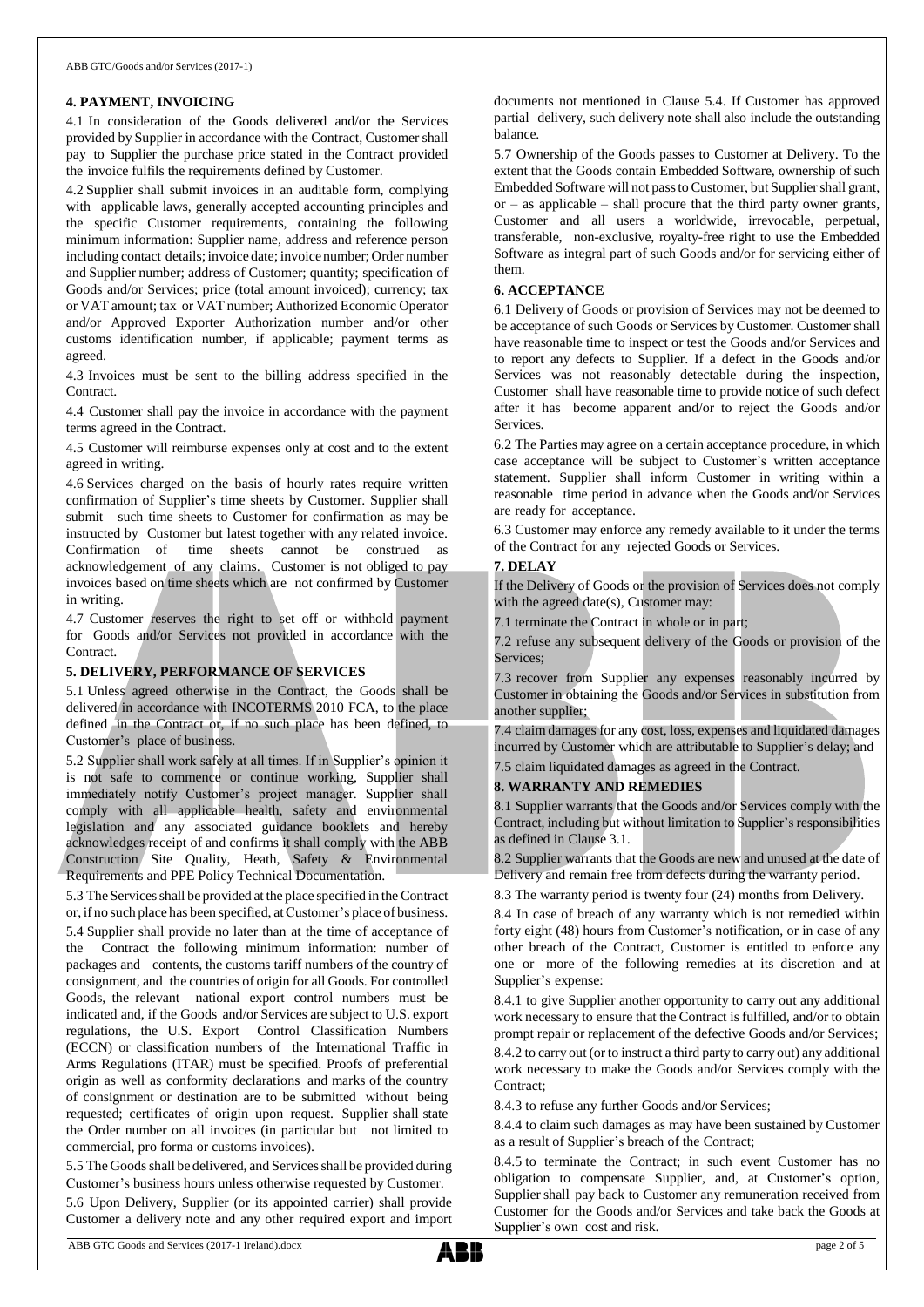8.5 In case of a breach of any warranty, the entire warranty period shall be restarted for the defective Goods/Services from the date the remediation is completed to Customer's satisfaction.

8.6 The rights and remedies available to Customer under the Contract are cumulative and are not exclusive of any rights or remedies available at law or in equity.

#### **9. INTELLECTUAL PROPERTY RIGHTS**

9.1 Subject to Clause 9.2, Supplier hereby grants Customer, or undertakes to procure that Customer is granted, a worldwide, irrevocable, transferable, non-exclusive, royalty-free license to use the Intellectual Property Rights in the Goods, including Embedded Software, if any.

9.2 Supplier herewith assigns to Customer full ownership rights in any Intellectual Property Rights in Goods resulting from the Services. Supplier further agrees, upon Customer's request and at its cost, to take all further steps necessary to perfect Customer's ownership to the Intellectual Property Rights.

9.3 Intellectual Property Rights in any Goods created by or licensed to Supplier prior or outside a Contract (Pre-Existing IPR) will remain vested in Supplier (or the third party owner). To the extent that Pre-Existing IPR are embedded in any Goods resulting from the Services, Supplier grants, or undertakes to procure that the third party owner grants, Customer and its Affiliates a worldwide, irrevocable, transferable, non-exclusive, royalty-free license to use the Pre-Existing IPR as part of such Goods, including the right to improve, develop, market, distribute, sublicense or otherwise use such Pre-Existing IPR

9.4 Supplier must specify in writing and prior to Delivery all open source software contained in or used by Embedded Software, if any, and request Customer's written approval. Supplier agrees to replace at its own cost any open source software components rejected by Customer with software of at least the same quality and functionality. 9.5 If any claim is made against Customer that the Goods and/or Services infringe a third party's Intellectual Property Rights, Supplier shall at its cost, but at Customer's discretion (i) procure for Customer and Customer's clients, as the case may be, the right to continue using the Goods and/or Services; (ii) modify the Goods and/or Services so they cease to be infringing; or (iii) replace the Goods and/or Services by non-infringing equivalents. Otherwise, Customer is entitled to terminate the Contract and to reclaim all sums which it has paid to Supplier thereunder.

# **10. COMPLIANCE, INTEGRITY**

10.1 Supplier shall provide the Goods and/or Services in compliance with all relevant laws, regulations, and codes of practice. 10.2 Supplier and its subcontractors must comply with the ABB List of Prohibited and Restricted Substances and report to Customer the substances contained in the Goods. Supplier must also comply with the reporting and other requirements regarding Conflict Minerals made available under **[www.abb.com](http://www.abb.com/) – Supplying – Material Compliance** – **ABB Policy** and **Supplier Requirements** or otherwise and shall provide Customer with documents, certificates and statements as requested. Any statement made by Supplier to Customer after the date of the Contract (whether directly or indirectly) with regard to materials used for or in connection with the Goods and/or Services will be deemed to be a representation under the Contract.

10.3 Supplier represents and warrants that it is and will remain fully compliant with all applicable trade and customs laws, regulations, instructions, and policies, including, but not limited to, satisfying all necessary clearance requirements, proofs of origin, export and import licenses and exemptions from, and making all proper filings with appropriate governmental bodies and/or disclosures relating to the provision of services, the release or transfer of goods, hardware, software and technology.

ABB GTC Goods and Services (2017-1 Ireland).docx page 3 of 5 10.4 No material or equipment included in or used for the Goods and/or Services must originate from any company or country listed in any relevant embargo issued by the authority in the country where the

Goods and/or Services will be used or an authority otherwise having influence over the equipment and material forming part of the Goods and/or Services. If any of the Goods and/or Services are or will be subject to export restrictions, it is Supplier's responsibility to promptly inform Customer in writing of the particulars of such restrictions.

10.5 Both Parties warrant that each will not, directly or indirectly, and that each has no knowledge that other persons will, directly or indirectly, make any payment, gift or other commitment to its customers, to government officials or to agents, directors and employees of each Party, or any other party in a manner contrary to applicable laws (including but not limited to the U. S. Foreign Corrupt Practices Act, the UK Bribery Act 2010 and, where applicable, legislation enacted by member states and signatories implementing the OECD Convention Combating Bribery of Foreign Officials), and shall comply with all relevant laws, regulations, ordinances and rules regarding bribery and corruption. Nothing in the Contract will render either Party or any of its Affiliates liable to reimburse the other for any such consideration given or promised.

10.6 Supplier herewith acknowledges and confirms that Supplier has received a copy of ABB's Code of Conduct and ABB's Supplier Code of Conduct or has been provided information on how to access both ABB Codes of Conduct online under **[www.abb.com/Integrity](http://www.abb.com/Integrity.)**. Supplier agrees to perform its contractual obligations in accordance with both ABB Codes of Conduct.

10.7 ABB has established reporting channels where Supplier and its employees may report suspected violations of applicable laws, policies or standards of conduct: Web portal: **[www.abb.com/Integrity](http://www.abb.com/Integrity) – Reporting Channels**; contact details specified on this Web portal.

10.8 Any violation of an obligation contained in this Clause 10 is a material breach of the Contract and entitles the other Party to terminate the Contract with immediate effect and without prejudice to any further rights or remedies available thereunder or at law. Notwithstanding anything to the contrary in the Contract, Supplier shall, without any limitations, indemnify and hold harmless Customer for all liabilities, damages, cost or expenses incurred as a result of any such violation and/or termination of the Contract, or arising from export restrictions concealed by Supplier.

10.9 Customer reserves the right for its representatives to carry out quality audits and expediting activities at Supplier's or its subsuppliers premises, at all reasonable times, during working hours, in respect of any part of the Contract requirements.

### **11. CONFIDENTIALITY, DATA SECURITY, DATA PROTECTION**

11.1 Supplier shall keep in strict confidence all Customer Data and any other information concerning Customer's or its Affiliates' business, their products and/or their technologies which Supplier obtains in connection with the Goods and/or Services to be provided (whether before or after acceptance of the Contract). Supplier shall restrict disclosure of such confidential material to such of its employees, agents or subcontractors or other third parties as need to know the same for the purpose of the provision of the Goods and/or Services to Customer. Supplier shall ensure that such employees, agents, subcontractors or other third parties are subject to and comply with the same obligations of confidentiality as applicable to Supplier and will be liable for any unauthorized disclosures.

11.2 Supplier shall apply appropriate safeguards, adequate to the type of Customer Data to be protected, against the unauthorised access or disclosure of Customer Data and protect such Customer Data in accordance with the generally accepted standards of protection in the related industry, or in the same manner and to the same degree that it protects its own confidential and proprietary information – whichever standard is higher. Supplier may disclose confidential information to Permitted Additional Recipients (which means Supplier's authorised representatives, including auditors, counsels, consultants and advisors) provided always that (i) such information is disclosed on a strict need-to-know basis, and (ii) such Permitted Additional Recipients sign with Supplier a confidentiality agreement

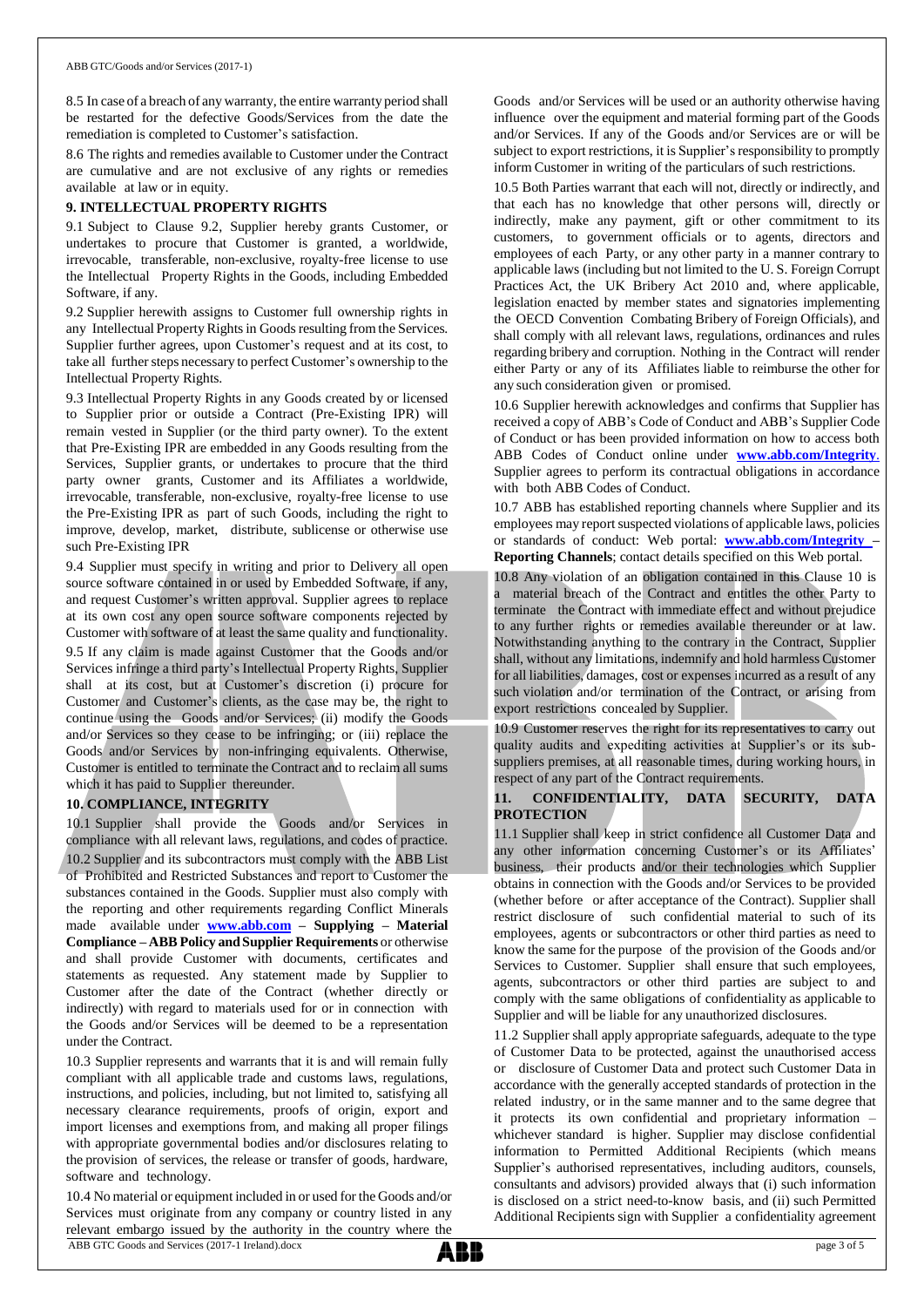#### ABB GTC/Goods and/or Services (2017-1)

with terms substantially similar hereto or, where applicable, are required to comply with codes of professional conduct ensuring confidentiality of such information. Supplier shall comply with, and ensure that the Permitted Additional Recipients comply with, any security procedure, policy or standard provided to Supplier by Customer or any of its Affiliates from time to time, and in particular with the Minimum Cyber Security Requirements for Suppliers as made available under **[www.abb.com/Supplying/Cybersecurity](http://www.abb.com/Supplying/Cybersecurity)**, or as otherwise set out in the Contract.

11.3 Supplier must not (i) use Customer Data for any other purposes than for providing the Goods and/or Services, or (ii) reproduce the Customer Data in whole or in part in any form except as may be required by the Contract, or (iii) disclose Customer Data to any third party, except to Permitted Additional Recipients or with the prior written consent of Customer.

11.4 Supplier shall install and update at its own cost adequate virus protection software and operating system security patches for all computers and software utilized in connection with providing the Goods and/or Services.

11.5 Supplier shall inform Customer without delay about suspicion of breaches of data security or other serious incidents or irregularities regarding any Customer Data.

11.6 Supplier agrees that Customer is allowed to provide any information received from Supplier to any Affiliate of Customer. Supplier shall obtain in advance all necessary approval or consent for Customer to provide such information to Customer's Affiliates if such information is confidential for any reason or subject to applicable data protection or privacy laws and regulations.

#### **12. LIABILITY AND INDEMNITY**

12.1 Without prejudice to applicable mandatory law, Supplier shall, without any limitations, indemnify and hold harmless Customer for all liabilities, damages, cost, losses or expenses incurred by Customer as a result of Supplier's breach of the Contract. Supplier shall, without any limitations, indemnify and hold harmless Customer for any claim made by a third party against Customer in connection with the Goods and/or Services, including but without limitation to claims that such Goods and/or Services infringe a third party's Intellectual Property Rights. Upon Customer's request Supplier shall defend Customer against any third party claims.

12.2 Supplier is responsible for the control and management of all of its employees, suppliers and/or subcontractors, and it is responsible for their acts or omissions as if they were the acts or omissions of Supplier.

12.3 Supplier shall maintain in force insurance with reputable and financially sound insurers, which however will not relieve Supplier from any liability towards Customer, and shall upon request provide evidence of the following:

12.3.1 Employers liability insurance, fully compliant with any legislation applicable to the performance of this Contract; and

12.3.2 public and products liability insurance with a minimum liability of not less than six million five hundred thousand Euro's ( $\epsilon$ 6,500,000) for any one event.

The insured amount cannot be considered as limitation of liability.

12.4 Customer reserves the right to set off any claims under a Contract against any amounts owed to Supplier.

#### **13. TERMINATION**

13.1 Customer may terminate the Contract for convenience in whole or in part by giving Supplier thirty (30) calendar days written notice. In such event Customer shall pay to Supplier the value of the delivered but unpaid Goods and/or Services and proven direct cost reasonably incurred by Supplier for the undelivered Goods and/or Services, how- ever in no event more than the price for the Goods and/or Services agreed under the Contract. No further compensation will be due to Supplier.

13.2 In the event of Supplier's breach of the Contract, Customer is entitled to terminate the Contract in accordance with Clause 8.4.

13.3 Customer may terminate the Contract with immediate effect by notice in writing in the event that (i) an interim order is applied for or made, or a voluntary arrangement approved, or a petition for a bankruptcy order is presented or a bankruptcy order is made against Supplier; or (ii) any circumstances arise which entitle the court or a creditor to appoint a receiver or administrator or to make a winding-up order; or (iii) other similar action is taken against or by Supplier by reason of its insolvency or in consequence of debt; or (iv) there is a change of control of Supplier.

13.4 Upon termination Supplier shall immediately and at Supplier's expense return to Customer all Customer property (including any Customer Data, documentation, and transfer of Intellectual Property Rights) then under Supplier's control and provide Customer with the complete documentation about the delivered Goods and/or Services.

### **14. FORCE MAJEURE**

14.1 Neither Party will be liable for any delay or failure to perform its obligations under a Contract if the delay or failure results from an event of Force Majeure. **Force Majeure** means an event that was not foreseeable by the affected Party at the time of execution of the Contract, is unavoidable and outside the reasonable control of the affected Party, provided that it cannot overcome such event despite all reasonable efforts, and that it provides notice to the other Party within five (5) calendar days from occurrence of the Force Majeure event.

14.2 If a Force Majeure event exceeds thirty (30) calendar days, either Party may terminate the Contract forthwith by written notice without liability. Each Party shall use reasonable efforts to minimise the effects of the Force Majeure event.

#### **15. ASSIGNMENT AND SUBCONTRACTING**

15.1 Supplier may neither assign, nor transfer, encumber nor subcontract the Contract, nor any parts thereof (including any monetary receivables from Customer) without prior written approval of Customer.

15.2 Customer may assign, transfer, encumber, subcontract or deal in any other manner with the Contract or parts thereof to its Affiliates.

# **16. NOTICES**

Any notice must be given duly signed by registered mail, courier, fax or by e-mail to the address of the relevant Party as stated in the Contract or to such other address as such Party may have notified in writing. E-mail and fax require written confirmation of the receiving Party. Supplier's reply, correspondence, information or documentation related to the Contract must be provided in the language used in the Contract.

#### **17. WAIVERS**

Failure to enforce or exercise any term of the Contract does not constitute a waiver of such term and does not affect the right later to enforce such or any other term therein contained.

#### **18. GOVERNING LAW AND DISPUTE SETTLEMENT**

18.1 The Contract is governed by the laws of Ireland, however under exclusion of its conflict of law rules and the United Nations Convention on International Sale of Goods.

18.2 If Customer and Supplier are registered in the same country, any dispute arising in connection with the Contract which cannot be settled amicably shall be submitted for resolution to the jurisdiction of the Irish courts.

18.3 If Customer and Supplier are registered in different countries, any dispute arising in connection with the Contract which cannot be settled amicably shall be finally settled under the Rules of Arbitration of the International Chamber of Commerce by one arbitrator appointed in accordance therewith. Place of arbitration shall be Customer's place of registration. The language of the proceedings and of the award shall be English.